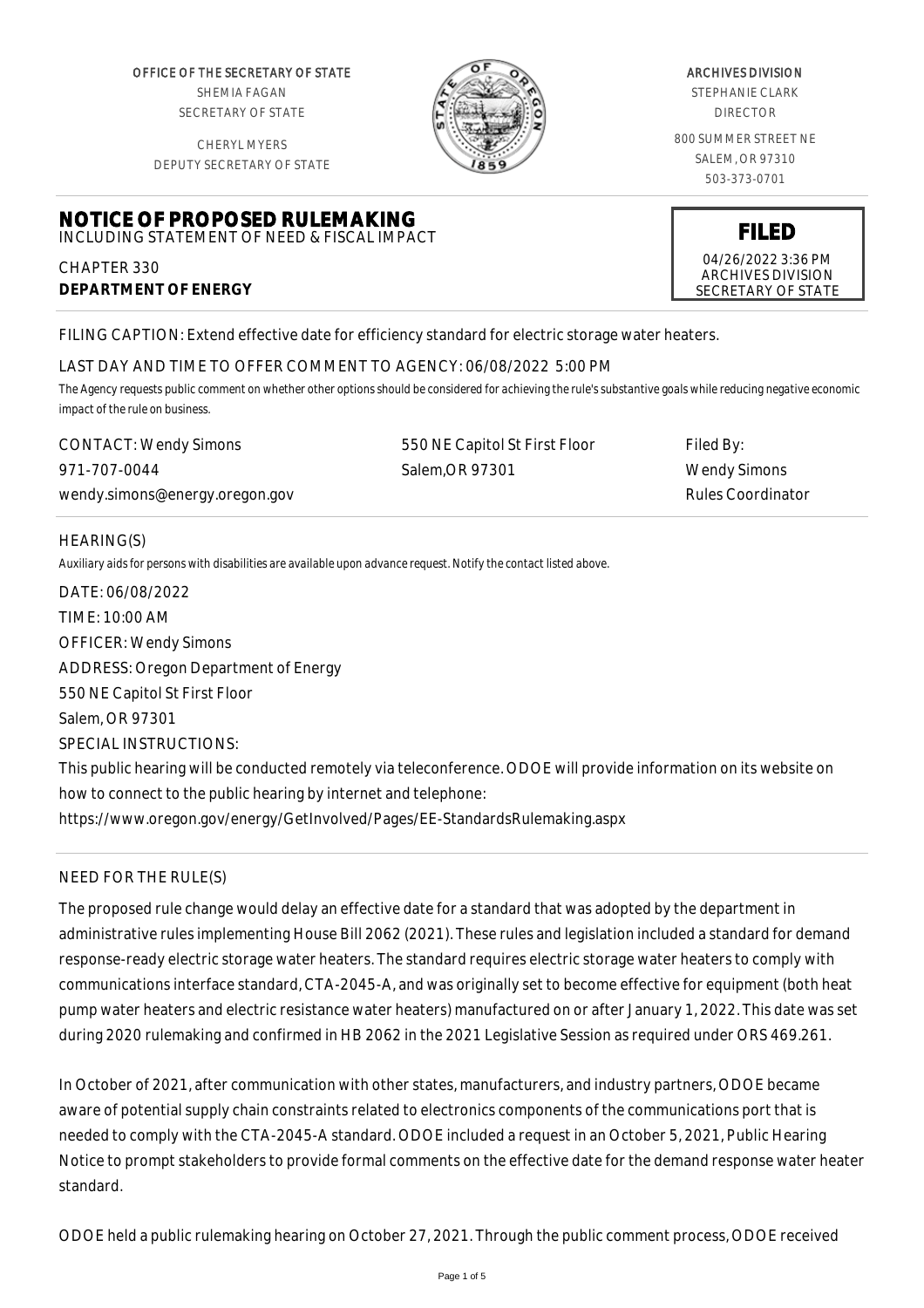comments on the effective date of the demand response-ready water heater standard, with all comments supportive of a delay to the effective date. ODOE responded to valid industry supply chain constraints and filed rules on November 23, 2021, to delay the effective date by 6 months to July 1, 2022. ODOE established a 6-month delay in anticipation of a resolution of supply chain issues by July 2022, but also with the expectation to review market conditions as this July 2022 effective date approached.

In 2022, ODOE has been in communication with Washington state and industry partners to evaluate the potential need for additional delay of this standard. Industry feedback to-date indicates that supply chain issues remain a valid concern that continues to impact manufacturing capabilities, planning, and schedules. Through this rulemaking ODOE proposes to further postpone the demand response-ready standard for electric storage water heaters for an additional year to July 1, 2023. Under ORS 469.261(1)(c), ODOE has the authority to postpone a standard up to two times, each time for up to one year, if either of two criteria are met:

1) Adjoining states with similar minimum energy efficiency standards have postponed the operative date of their corresponding minimum energy efficiency standards; or

2) Failure to modify the operative date of any of the minimum energy efficiency standards would impose a substantial hardship on manufacturers, retailers, or the public.

Given that Washington state has postponed the operative date of their corresponding similar standard (and is in process for additional postponement) and that supply chain issues would cause an effective standard to impose a substantial hardship on manufacturers, retailers, and the public, ODOE has determined that both the criteria in ORS 469.261(1)(c) are met in this case. This delay would represent the final postponement that ODOE could provide administratively by rule under its statutory authority.

House Bill 2062 history: The passage of House Bill 2062 and the adoption of corresponding rules were the final steps in a multi-year process to adopt specific standards as directed in Executive Order 20-04, issued by Governor Kate Brown in March 2020, which in turn built upon a 2018 Oregon Department of Energy report. In response to EO 20-04, ODOE conducted a rulemaking process in the summer of 2020 to adopt new energy efficiency standards for nine products and update standards for two additional products. As required by Oregon statute ORS 469.261, the Governor introduced legislation on behalf of the Department during the 2021 Legislative session to conform standards in statute to the rules adopted by ODOE. This legislation, House Bill 2062, was adopted by the Oregon Legislature and signed by the Governor on June 1, 2021.

## DOCUMENTS RELIED UPON, AND WHERE THEY ARE AVAILABLE

Oregon Revised Statutes, Chapter 469: https://www.oregonlegislature.gov/bills\_laws/ors/ors469.html Oregon Administrative Rules, Chapter 330, Division 92: https://secure.sos.state.or.us/oard/displayDivisionRules.action?selectedDivision=1103 Oregon Laws 2021, chapter 108 (House Bill 2062): https://olis.oregonlegislature.gov/liz/2021R1/Downloads/MeasureDocument/HB2062

# STATEMENT IDENTIFYING HOW ADOPTION OF RULE(S) WILL AFFECT RACIAL EQUITY IN THIS STATE

The department anticipates the proposed rule changes will have no impacts on racial equity in Oregon.

## FISCAL AND ECONOMIC IMPACT:

The department anticipates minimal fiscal impact due to the proposed rule changes.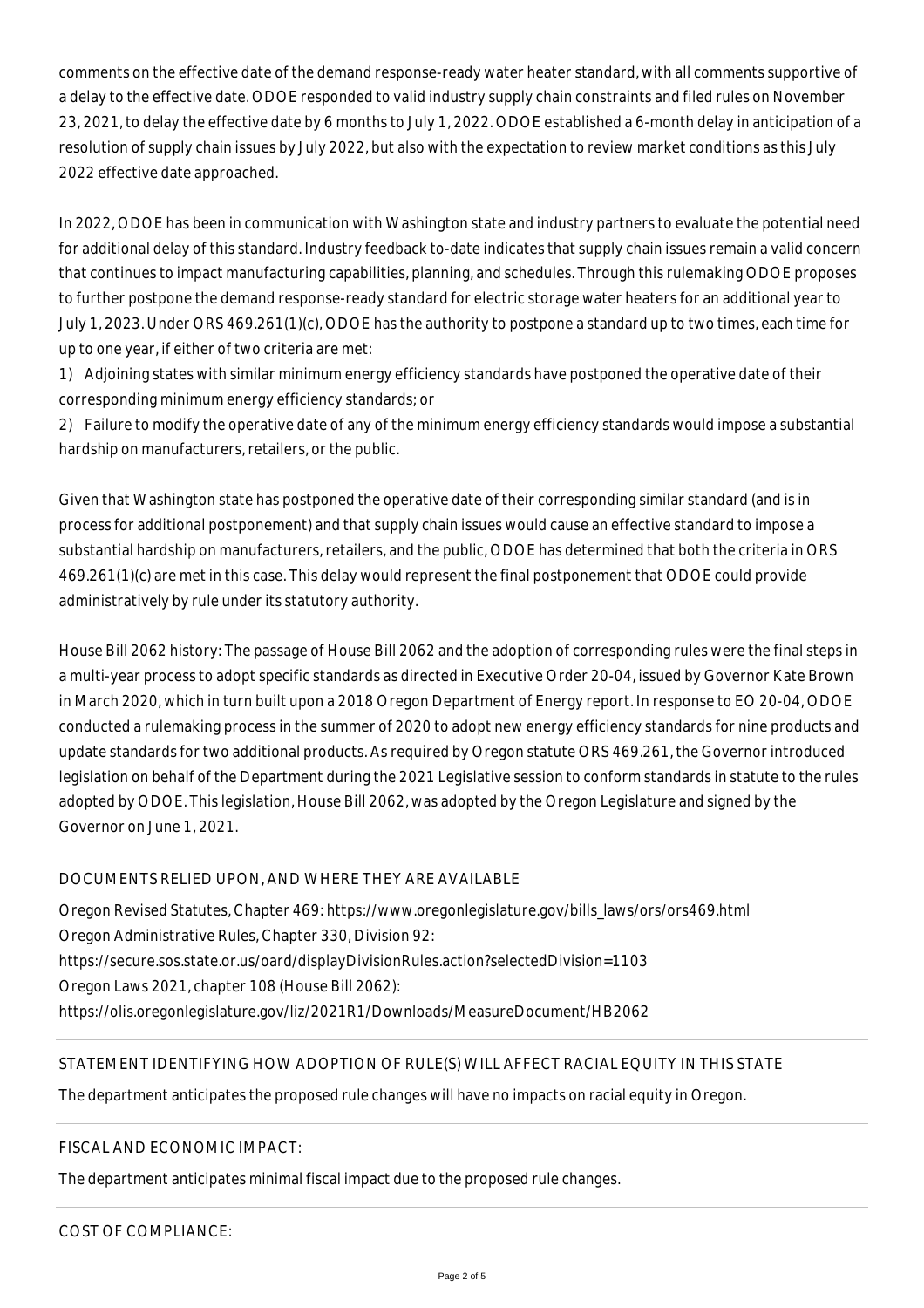*(1) Identify any state agencies, units of local government, and members of the public likely to be economically affected by the rule(s). (2) Effect on Small Businesses: (a) Estimate the number and type of small businesses subject to the rule(s); (b) Describe the expected reporting, recordkeeping and administrative activities and cost required to comply with the rule(s); (c) Estimate the cost of professional services, equipment supplies, labor and increased administration required to comply with the rule(s).*

(1) Identify any state agencies, units of local government, and members of the public likely to be economically affected by the rule(s). The department expects that the only affected parties for these proposed rule changes will be manufacturers of electric storage water heaters, who will have an additional year to comply with the new standard to allow supply chain issues related to the COVID-19 pandemic to resolve.

(2) Effect on Small Businesses: (a) Estimate the number and type of small businesses subject to the rule(s); The department estimates that no small businesses will be subject to the rules, which affect the manufacturers of electric storage water heaters. The department anticipates that this rulemaking will ease the burden on all sizes of retailers, distributors, and installers of electric storage water heaters by responding to current supply chain issues through postponement of the standard.

(b) Describe the expected reporting, recordkeeping and administrative activities and cost required to comply with the rule(s);

The department expects that manufacturers whose products are subject to the efficiency standards will incur minimal, if any, additional reporting, recordkeeping and administrative activities related to the proposed rule change. This rulemaking specifically moves the effective date for the standards from July 1, 2022, to July 1, 2023, to allow for supply chain issues related to the COVID-19 pandemic to resolve.

(c) Estimate the cost of professional services, equipment supplies, labor and increased administration required to comply with the rule(s).

The department estimates minimal, if any, costs would be incurred due to the proposed rule change by manufacturers who are subject to the efficiency standards for electric storage water heaters. The extension of the effective date is intended to make compliance easier for manufacturers who have experienced difficulties obtaining components due to supply chain issues.

# DESCRIBE HOW SMALL BUSINESSES WERE INVOLVED IN THE DEVELOPMENT OF THESE RULE(S):

The rule change will affect manufacturers of electric storage water heaters, none of which meet the definition of a small business. Some retailers selling these products may be small businesses; however, the rule change will not affect their ability to sell any inventory they have in stock.

## WAS AN ADMINISTRATIVE RULE ADVISORY COMMITTEE CONSULTED? NO IF NOT, WHY NOT?

The only change that this rulemaking would make to current administrative rules is to extend an effective date for the efficiency standard for one product. The new standard in question which affects electric storage water heaters was first adopted by the department in rule in 2020, and subsequently confirmed through a legislative process during the 2021 Oregon Legislative session. ODOE conducted an extensive stakeholder outreach process during the 2020 rulemaking process and stakeholders were actively involved in the legislative process for House Bill 2062 and the subsequent rulemaking process to implement the bill.

#### HOUSING IMPACT STATEMENT:

As required under ORS 183.530 and 183.534, the Department has considered the potential impact of these rules and believes these rules will cause no impact to the following costs for developing a typical 1,200 square foot detached single-family dwelling on a 6,000 square foot parcel of land: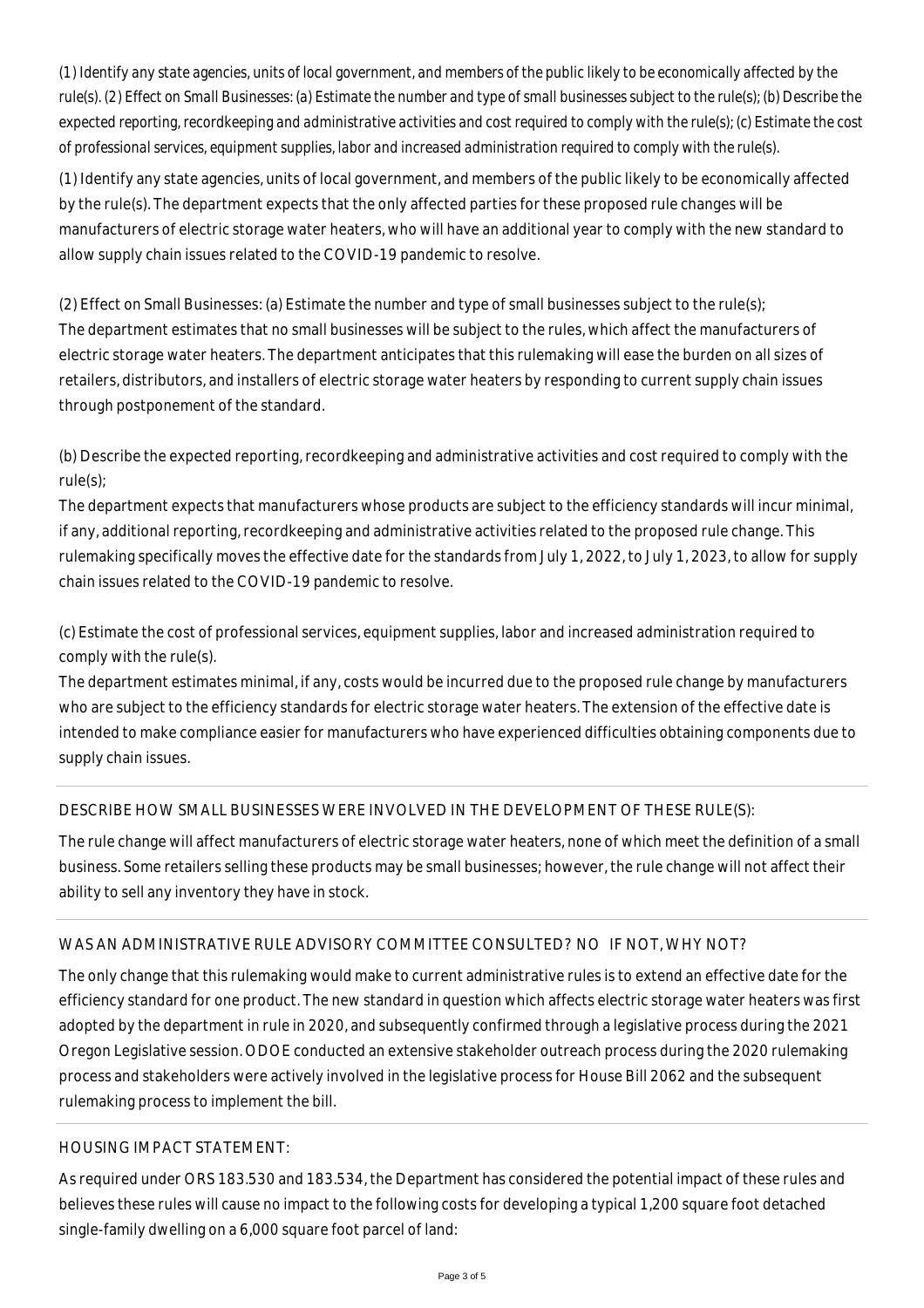(1) materials and labor costs

(2) administrative construction or other costs

(3) land costs, or

(4) other costs

### AMEND: 330-092-0015

RULE SUMMARY: The proposed rule change would extend the effective date for electric storage water heaters from July 1, 2022, to July 1, 2023.

CHANGES TO RULE:

### 330-092-0015

Effective Dates for Regulated Equipment ¶

The following list specifies the effective dates for equipment standards, test procedures, listing, and labeling requirements which have been adopted in these rules.¶

(1) Bottle-type water dispensers, as defined in OAR 330-092-0010(1): The standards in OAR 330-092-0020(1) are effective for bottle-type water dispensers that are manufactured on or after January 1, 2022.¶ (2) Commercial hot food holding cabinets, as defined in ORS 469.229(13): The standards in ORS 469.233(2) are effective September 1, 2009 for sale of equipment in Oregon and September 1, 2010 for installation.¶ (3) Compact audio products, as defined in ORS 469.229(15): The standards in ORS 469.233(3) are effective September 1, 2009 for sale of equipment in Oregon and September 1, 2010 for installation.¶

(4) Digital versatile disc players and digital versatile disc recorders, as defined in ORS 469.229(21): The standards in ORS 469.233(4) are effective September 1, 2009 for sale of equipment in Oregon and September 1, 2010 for installation.¶

(5) Portable electric spas, as defined in OAR 330-092-0010(14): The standards in OAR 330-092-0020(5) are effective for portable electric spas that are manufactured on or after January 1, 2022.¶

(6) Televisions, as defined in ORS 469.229(44): The standards in ORS 469.233(6) are effective for televisions that are manufactured on or after January 1, 2014.¶

(7) Battery charger systems, as defined in ORS 469.229(6): The standards in ORS 469.233(7) are effective for:¶ (a) Large battery charger systems manufactured on or after January 1, 2014. Federally regulated large battery charger systems that are manufactured on or after June 13, 2018 are pre-empted from further state regulation.¶ (b) Small battery charger systems for sale at retail that are not USB charger systems with a battery capacity of 20 watt- hours or more and that are manufactured on or after January 1, 2014. Federally regulated small battery charger systems that are manufactured on or after June 13, 2018 are pre-empted from further state regulation.¶ (c) Small battery charger systems for sale at retail that are USB charger systems with a battery capacity of 20 watt- hours or more and that are manufactured on or after January 1, 2014. Federally regulated small battery charger systems that are manufactured on or after June 13, 2018 are pre-empted from further state regulation.¶ (d) Small battery charger systems that are not sold at retail that are manufactured on or after January 1, 2017. Federally regulated small battery charger systems that are manufactured on or after June 13, 2018 are preempted from further state regulation.¶

(e) Inductive charger systems manufactured on or after January 1, 2014, unless the inductive charger system uses less than one watt in battery maintenance mode, less than one watt in no battery mode and an average of one watt or less over the duration of the charge and battery maintenance mode test. Federally regulated inductive charger systems that are manufactured on or after June 13, 2018 are pre-empted from further state regulation.¶ (f) Battery backups and uninterruptible power supplies, manufactured on or after January 1, 2014, for small battery charger systems for sale at retail, which may not consume more than 0.8+ (0.0021xEb) watts in battery maintenance mode, where (Eb) is the battery capacity in watt-hours. Federally regulated uninterruptible power supplies that are manufactured on or after June 13, 2018 are pre-empted from further state regulation.¶ (g) Battery backups and uninterruptible power supplies, manufactured on or after January 1, 2017, for small battery charger systems not sold at retail, which may not consume more than 0.8+ (0.0021xEb) watts in battery maintenance mode, where (Eb) is the battery capacity in watt-hours. Federally regulated uninterruptible power supplies that are manufactured on or after June 13, 2018 are pre-empted from further state regulation.¶ (8) High light output double-ended quartz halogen lamps, as defined in ORS 469.229(27): The standards in ORS 469.233(8), are effective January 1, 2016, for sale of equipment and installation.¶

(9) High CRI fluorescent lamps: The standards in OAR 330-092-0020(9) are effective for high CRI fluorescent lamps that are manufactured on or after January 1, 2023.¶